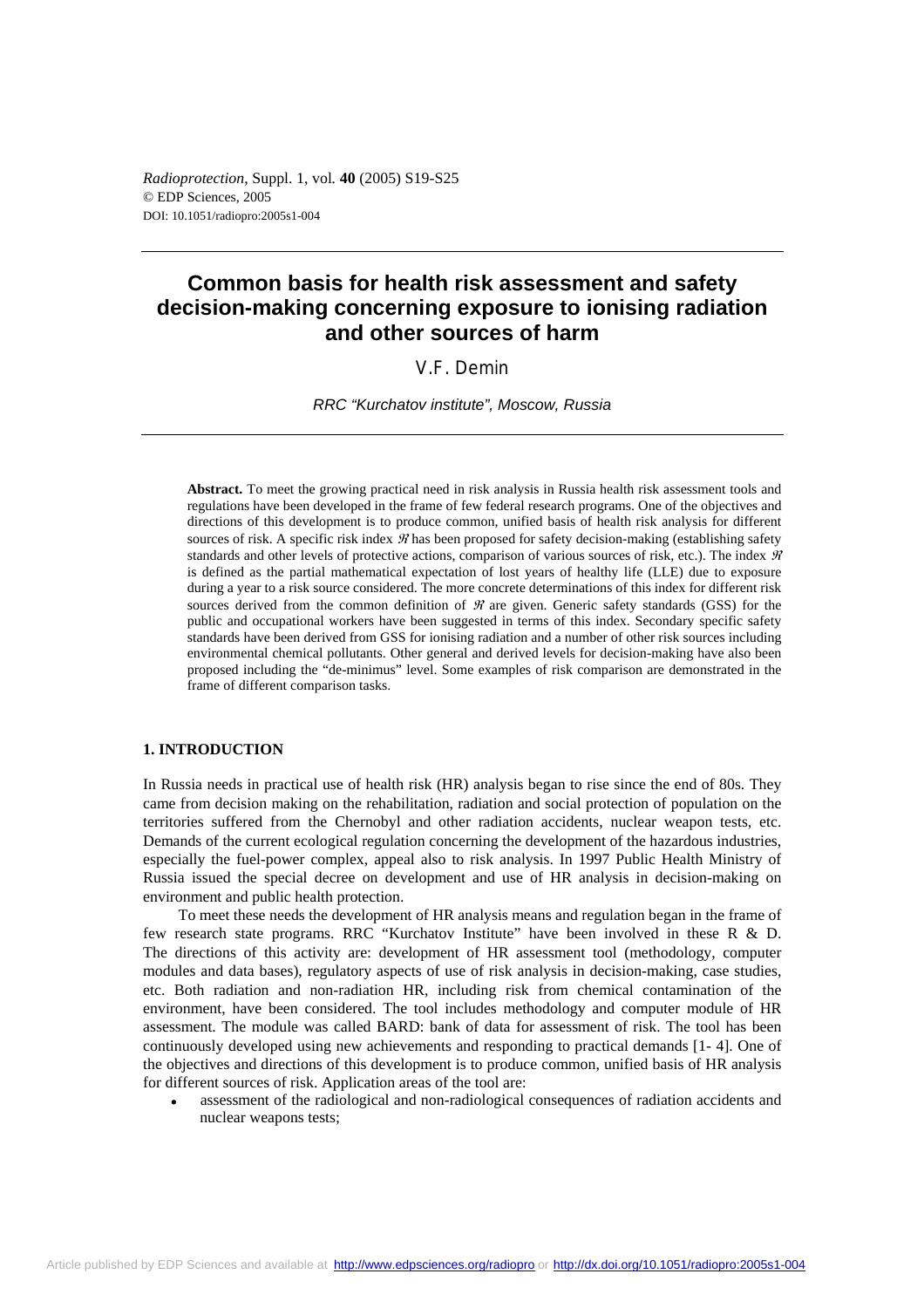#### S20 RADIOPROTECTION

- assessment of the radiation risk from any source of radiation exposure (natural, medical and technogenic);
- HR assessment and comparison for different energy systems:
- analysis of the public health in terms of risk and health-demographic indices;
- assessment of HR from other technogenic sources (if input data are available, e.g. risk from chemical air pollution).

The paper is based on some results of R & D mentioned above. Partly these R & D have been carried out in the frame of the project # 2558 of the International Science-Technology Center (Moscow, Russia).

#### **2. COMMON METHODICAL BASIS**

In the past main attention was paid to radiation risk. The hazard estimation and establishment of ecological and safety standards for chemical contaminants of the environment were based on the toxicology and threshold exposure – response function (ERF) approach. In 90s it was recognised that for some chemical substances non-threshold ERF and risk assessment should be added into the health hazard study and safety decision-making. It concerns chemical carcinogens and some non-carcinogenic chemical substances, e.g. the environment contaminants from the fossil fuel power plants: particulate matters (PM),  $SO_2$  NO<sub>x</sub> and their secondary pollutants [5].

A common basis for risk assessment and decision making on population health protection should be developed and used. This common basis should include:

- 1. general method of HR assessment,
- 2. ERF (for a risk source considered) produced in the form of age-cause-specific mortality or morbidity rate,
- 3. country or regional health-demographic data (HDD).

Only all these three parts can allow to calculate any necessary set of specific or general HR indices in all possible dependencies and then in averaged forms if it is needed.

Point 1 is well known in the methodology of risk assessment. HDD can be easily received from a state statistic department or from WHO database. All difficult problems are connected with point 2.

Health effects of ionising radiation and many chemical contaminants are non-specific. ERF can be obtained only by carrying out epidemiological studies. As a rule, such studies for low exposures are very complicated, long-term and expensive. In many cases they have a limited statistical power.

An important factor in HR quantification is how to transfer site-specific risks across populations. In other words, how risk coefficients estimated for one population apply to another population with different HDD [6].

For ionising radiation and some limited number of chemical pollutants ERFs were obtained on the basis of results of epidemiological studies and were presented in the form mentioned above (point 2). Radiation risk models like BEIR V, VI [7,8], UNSCEAR-94, 2000 [6,9] are of such form. The risk models for chemical pollutants PM,  $SO_2$  NO<sub>x</sub> with their secondary pollutants have the same form [5,11,12].

The most part of these ERFs is of multiplicative risk mode dependence: excess incidence rate of health effects is proportional to baseline rates ("spontaneous" rates). In this case the transfer across populations is made not of ERF total, but only relative risk coefficients. If such dependence is not only a methodical approach and it reflects the medical-biological nature of formation of the health effect, it can be a good argument for the validity of the transfer.

If risk assessment is made for some specific population and the results are presented in an averaged form it is not generally valid to transfer these results to another population.

#### **3. SPECIAL RISK INDEX AND DECISION MAKING LEVELS**

Up to now there is no common approach in establishment of health protective levels for different sources of risk.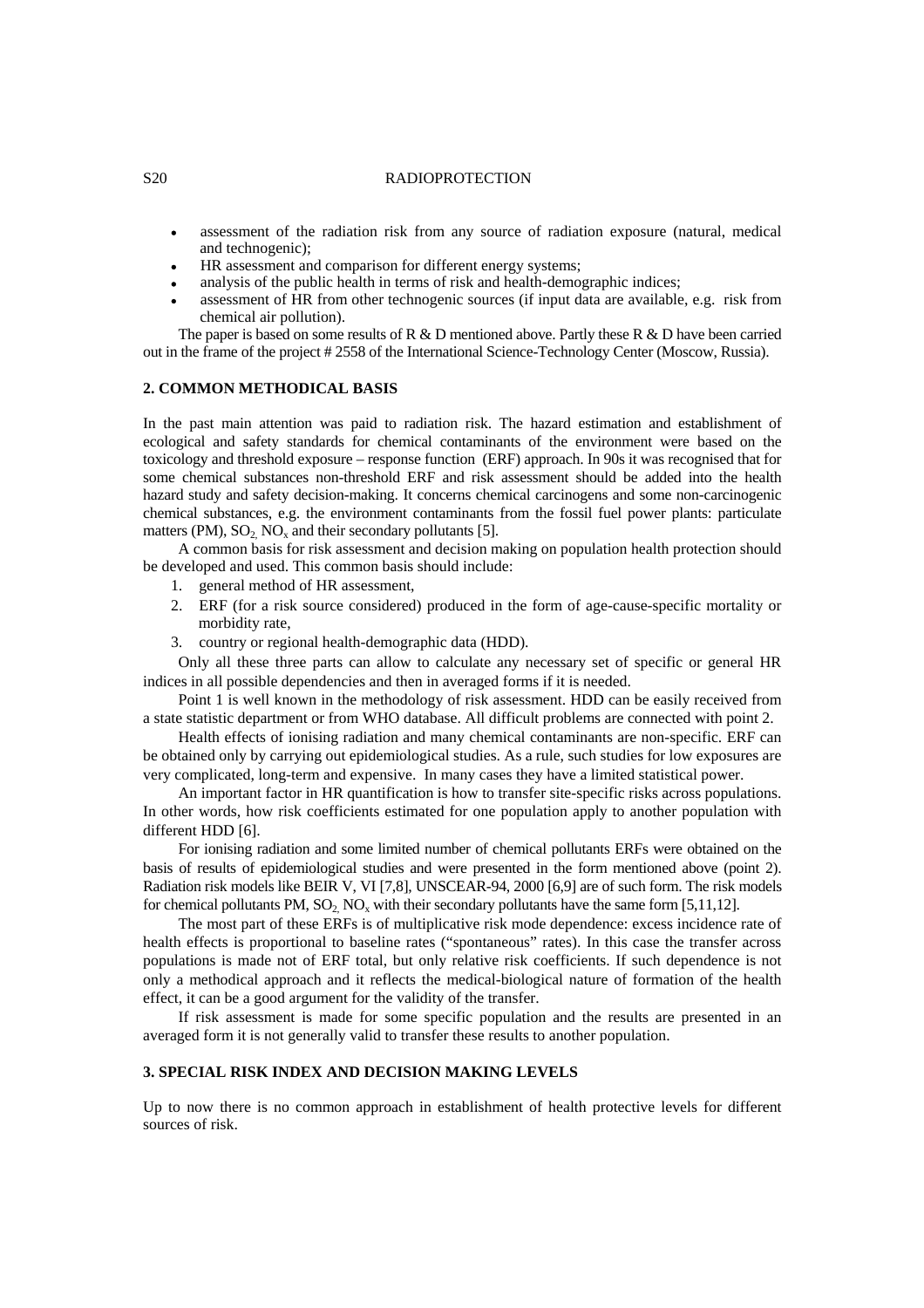#### ECORAD 2004 S21

To protect population or personnel from dangerous industry activities the risk limits are usually established in the terms of individual mortality rate *r.* It is obvious that such limits can't be properly used for the risk sources with delayed health effects (ionising radiation, impact of some chemicals especially with carcinogenic or hereditary effects, etc.).

In radiation protection the generalized risk index  $R<sub>E</sub>$  is constructed and used to produce such quantity as the effective dose for establishing safety standards [10]. It is not so simple to use this index for comparison of HR for ionising radiation and other risk sources and to compare radiation and non-radiation safety standards. Now the use of HR assessment in establishing safety standards for some chemical contaminants is in the progress [12]. What risk index could be used in this case?

Cases of death from different sources of risk can differ considerably by the damage expressed in the loss of life expectancy (LLE). For chemical and radiation carcinogenesis there is a relatively large latent time interval  $T_l$  (between an exposure and appearance of a cancer): for solid cancers the minimal value of  $T_l$ is equal to 5-10 years, averaged one –  $40-50$  years. Due to this the averaged LLE ( $L_{av}^{l.c.}$  $\frac{l.c.}{av}$ ) for one lethal radiogenic cancer is considerably less than averaged LLE ( $L_{av}^{i.d.}$ )  $\frac{i}{av}$ ) due to immediate death from an accident or adverse effect. Analogous situation is for the chemical carcinogenesis.

In the accordance with the ICRP estimation [10] the global values of these quantities are equal to

$$
L_{av.}^{l.c.} = 15 \text{ years}, \qquad (1)
$$

$$
L_{av.}^{i.d.} = 35 \text{ years} \,. \tag{2}
$$

Values of LLE (specific or averaged) from sources of risk can be estimated for population of any country or region using a computer code like BARD. The risk coefficient of the effective dose *gE* [10] (the globally averaged specific LLE for ionising radiation), which included all health effects (cancer mortality and morbidity, hereditary effects), is equal to

$$
g_E = \begin{cases} 1 \text{ man yr } / \text{man Sv for public,} \\ 0.8 \text{ man yr } / \text{man Sv for professional exposure.} \end{cases}
$$
 (3)

After analyzing the aspects of establishment of safety standards, decision making levels, the risk indices and ways of their integration for different risk sources, especially ICRP recommendation [10], the proposal was made concerning the special risk index  $\mathcal{R}$  for the risk standardization and comparison [2,3].  $\mathcal{R}$  is quantitatively defined as LLE caused by the annual exposure to the risk source considered:

$$
\mathfrak{R} = \text{annual exposure} * \text{ damage (LLE) from the exposure unit.} \tag{4}
$$

For different risk sources the exposure can be measured with different quantities. For immediate death due to an accident or an adverse effect the exposure is expressed in the term of the probability of death. In this concrete case

$$
\mathcal{R} = r \cdot g_r. \tag{5}
$$

Here *r* is the individual death rate (in other words, annual probability of death), *gr* is LLE due to a death in the year considered.

For ionising radiation dose *D* (absorbed, equivalent or effective – in the dependence of the type of radiation and an application area) is used as a measure of exposure. For this case  $\mathcal{R}$  is expressed as

$$
\mathcal{R} = d_{i.r.} \cdot g_{i.r.} \tag{6}
$$

where  $d_{ix}$  is the ionizing radiation dose rate,  $g_{ix}$  is LLE from the dose unit.

As a rule, ERFs for chemical contaminants are referred to exposure  $\varepsilon_{ch}$  - the time integral of a concentration of a contaminant in the air or water. The dimension of  $\varepsilon_{ch}$  is [yr\*µg/m<sup>3</sup>]. The expression (4) for  $\mathcal{R}$  should be rewritten in the following concrete form: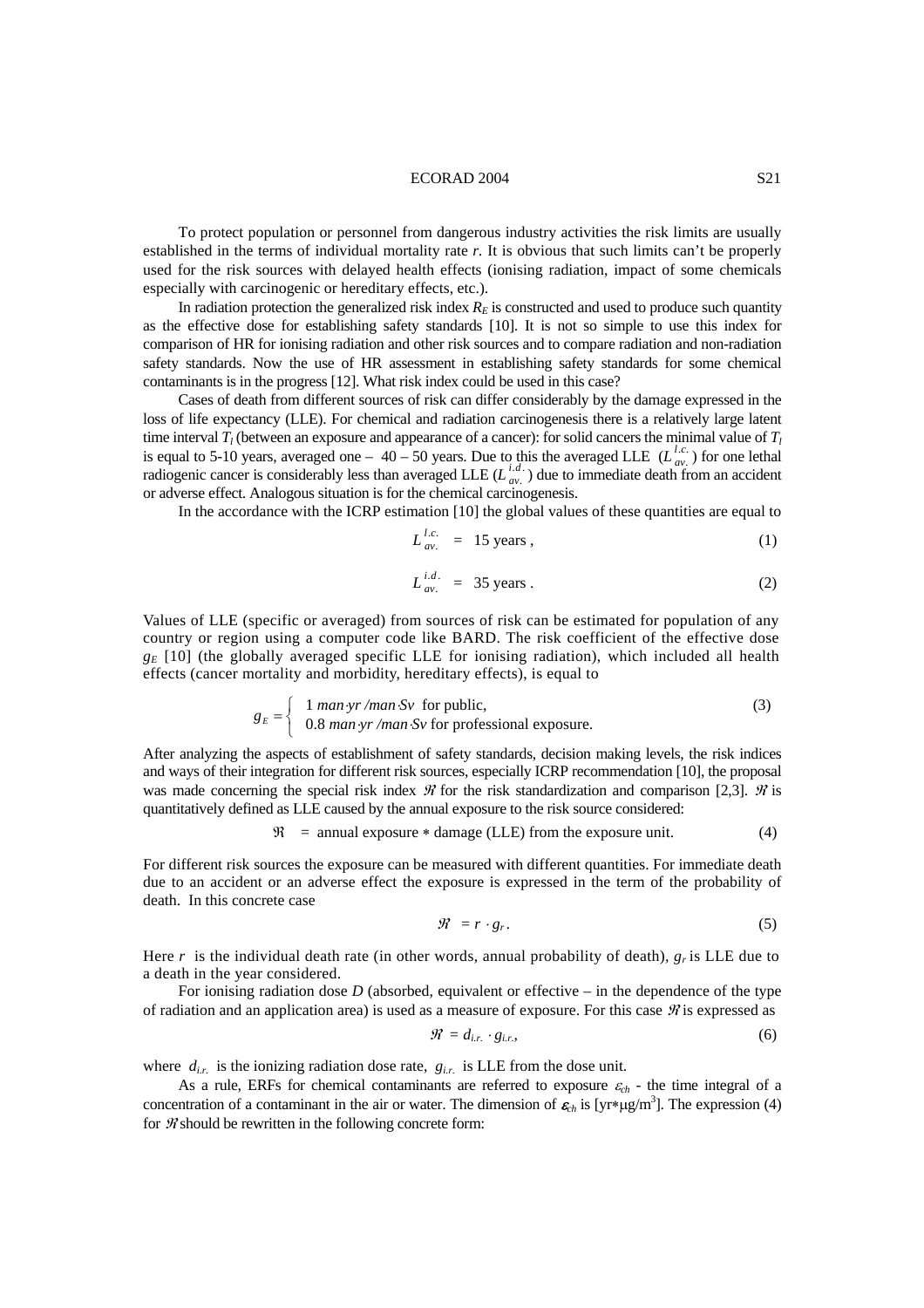#### S22 RADIOPROTECTION

$$
\mathcal{R} = \mathbf{e}_{ch} \cdot \mathbf{g}_{ch} \tag{7}
$$

 $e_{ch}$  is the exposure rate (the annual exposure); its dimension is [(yr\*µg/m<sup>3</sup>)/yr];  $g_{ch}$  is LLE from the exposure unit.

The meaning of  $\mathcal{R}$  can be seen from Eqs. (4) – (7). It is relative LLE: LLE in years referred to 1 year under the exposure to a risk source. The dimension of this value is [yr(LLE)/yr]. In the statistical sense  $\mathcal R$  is conditionally the share of the year, which is lost due to the exposure to a risk source during this year. In this sense *η* can be called as *the relative damage*. Really lifetime years are lost after the exposure. Taking into account this comment  $\mathcal{R}$  can be in some conditional sense considered as a dimensionless quantity.

The definitions  $(4) - (7)$  can be also generalised for morbidity.

In establishing the health protection standards and levels it is reasonable to use the averaged values *in* Eqs  $(5) - (7)$  as it was done, e.g., in the radiation protection for radiation risk coefficients [10]. In average through age  $g_r = L_{av}^{i.d.}$  $\frac{i}{av}$  = 35 years, see Eq. (2). In Eq. (6) the effective dose and its coefficients can be used:

$$
\mathcal{R} = d_E \cdot g_E, \qquad (8)
$$

where  $d_E$  is effective dose rate (annual effective dose),  $g_E$  is well-known LLE risk coefficient for the ionising radiation, see Eq. (3).

From the literature one can find some important examples for the chemical airborne pollutants:

$$
g_{ch} = \begin{cases} 0.0006 \text{ yr} / \text{yr} \cdot \mu\text{g/m}^3 \text{ for PM}_{2.5} \text{ and EU population [11],} \\ 0.0008 \text{ yr} / \text{yr} \cdot \mu\text{g/m}^3 \text{ for PM}_{2.5} \text{ and Russia population [11],} \\ 0.002 \text{ yr} / \text{yr} \cdot \mu\text{g/m}^3 \text{ for As and global population [12].} \end{cases}
$$
 (9)

Cancer is considered as the health effect from air pollutant As. For  $PM_{2.5}$  health effects are diseases of respiratory and circulatory systems and possible death from them.

Using risk index  $\mathcal{R}$  the universal safety standards (risk limits  $\mathcal{R}_n$ ) can be established. To have them being formally equivalent to radiation safety basic standards [10]

$$
d_{E,n} = \begin{cases} 1 \, \text{mSv/yr for public,} \\ 20 \, \text{mSv/yr for personnel.} \end{cases} \tag{10}
$$

one should adopt the following value (see Eqs (8), (3) and (10)):

$$
\mathfrak{R}_n = \begin{cases} 0.001 & \text{for public,} \\ 0.016 & \text{for personnel.} \end{cases}
$$
 (11)

It is well known that some precaution was laid in ICRP effective dose limits (10). In calculation of risk index *RE* and its components the correction factor (DDREF) for the dependence of risk upon the dose and dose rate of the low-LET radiation was taken to be equal to 2 from uncertainty interval  $2 - 10$  [10]. Due to this adoption some overestimation of the radiation risk was made in calculation of  $R_E$  (in DDREF/2 times). It means that the dose limits (10) are really more rigid than the risk limits (11).

Taking into account this fact and necessity to deal with all regulated risk sources the following universal risk limits are proposed for consideration by the specialists in health risk analysis and members of regulatory bodies:

$$
\mathfrak{R}_n = \begin{cases} 0.0007 & \text{for public,} \\ 0.01 & \text{for personnel.} \end{cases}
$$
 (12)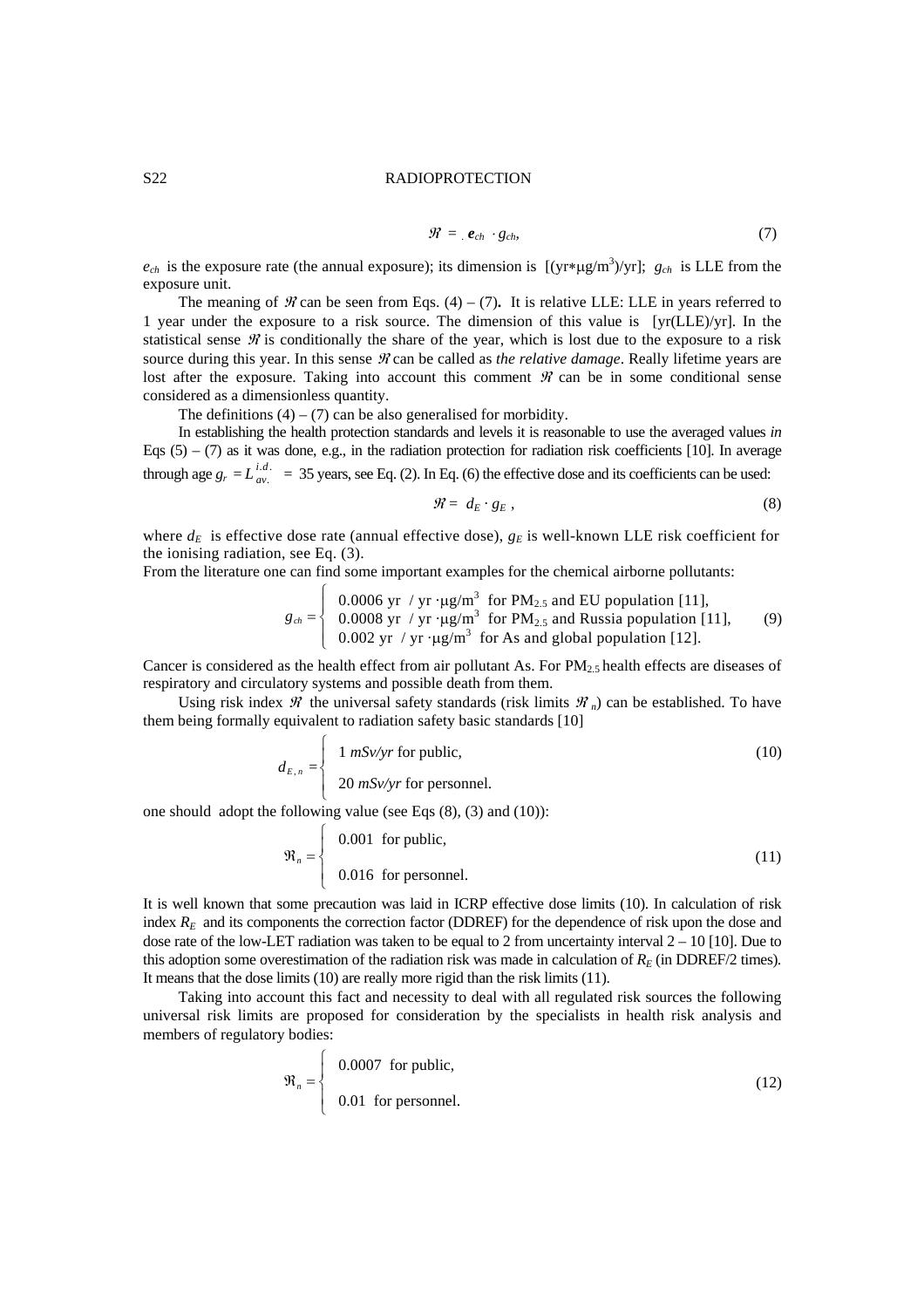#### ECORAD 2004 S23

Basing on these general risk limits (safety standards) derivative limits for different risk sources can be obtained. For risk sources with non-delayed health effects (accident and adverse effects) the derivative risk limits in the terms of death risk rate *r* are equal ( $r_n = \mathcal{R}_n / g_r$ ,  $g_r = L_{av}^{i.d.}$  $\frac{i.d.}{av}$ , see Eqs (12), (2), (5))

$$
r_n = \begin{cases} 2.0.10^{-5} / \text{ yr} & \text{for public,} \end{cases}
$$
 (13)

$$
2.9 \cdot 10^{-4} / \text{ yr} \quad \text{for personnel.} \tag{14}
$$

For the chemical air pollutants considered above the derivative health protection standards in the term of the annually averaged air concentration  $c_n$  should be  $(c_n = \mathcal{R}_n / g_{ch}$ , see Eqs (9) and (12)):

$$
c_n = \begin{cases} 1.2 \text{ }\mu\text{g/m}^3 \text{ for PM}_{2.5} \text{ and EU population,} \\ 0.9 \text{ }\mu\text{g/m}^3 \text{ for PM}_{2.5} \text{ and Russia population,} \\ 0.4 \text{ }\mu\text{g/m}^3 \text{ for As and global population.} \end{cases}
$$
 (15)

It is also simple to calculate the derivative chemical safety standards for personnel in the terms of maximum permissible concentration  $c_n$  from the definitions (9) and (12).

"De minimus" level  $\mathcal{R}_{d,m}$  is proposed to be established as  $\mathcal{R}_{d,m} = 10^{-5}$ . Accordingly the secondary "de minimus" levels should be  $r_{dm} = 3*10^{-7}$  /year (risk sources with non-delayed health effects) and 20 µSv/year (ionizing radiation).

One should note the effect of competition of different risks. A man dies only once. This manifests itself in the fact that the total lifetime risk is equal to unity. A change in one of the death causes automatically leads to a change (renormalization) in the lifetime risk indices of other sources in action, even though they are statistically independent. These risk indices, as many others are not additive. Annual risks considered mutually compete with themselves, decreasing each other. However for impacts on the level of health protection standards the effect of the risks competition can be ignored. Moreover this ignorance gives an element of precaution (a reserve of reliability) in the establishing the safety standards, although it is rather insignificant.

The quantity, which possesses the additive property, is the age-cause-specific mortality.

#### **4. RISKS COMPARISON**

There are several different tasks for risks comparison, which can be met in papers published. The following one's have been met more often:

- 1. Comparison of the individual risk rate from different risk sources, e.g., risk from transports, nature disasters, risk from hazardous industrial plants, etc.
- 2. Comparison of safety standards for risk sources, approved on the basis of different approaches, e.g., radiation and chemical protection standards.
- 3. Comparison of risk sources by the total risk (damage), e.g., different power production systems.
- 4. Comparison of population health risks from different diseases or any other sources of risk for different regions of Russia, different countries, etc.

Not always the proper risk indices have been chosen for such comparisons. E.g., individual death rate (annual probability of death) often used is not valid for radiation exposure: annual exposure in a current year can cause a radiological cancer few decades later, but annual probability of death in a current year can be caused by an exposure during previous years. As it was explained above a number of death can be non-proper damage index for comparison of different sources. In such comparison LLE is more suitable. In ExternE project comparisons namely LLE is usually used [5].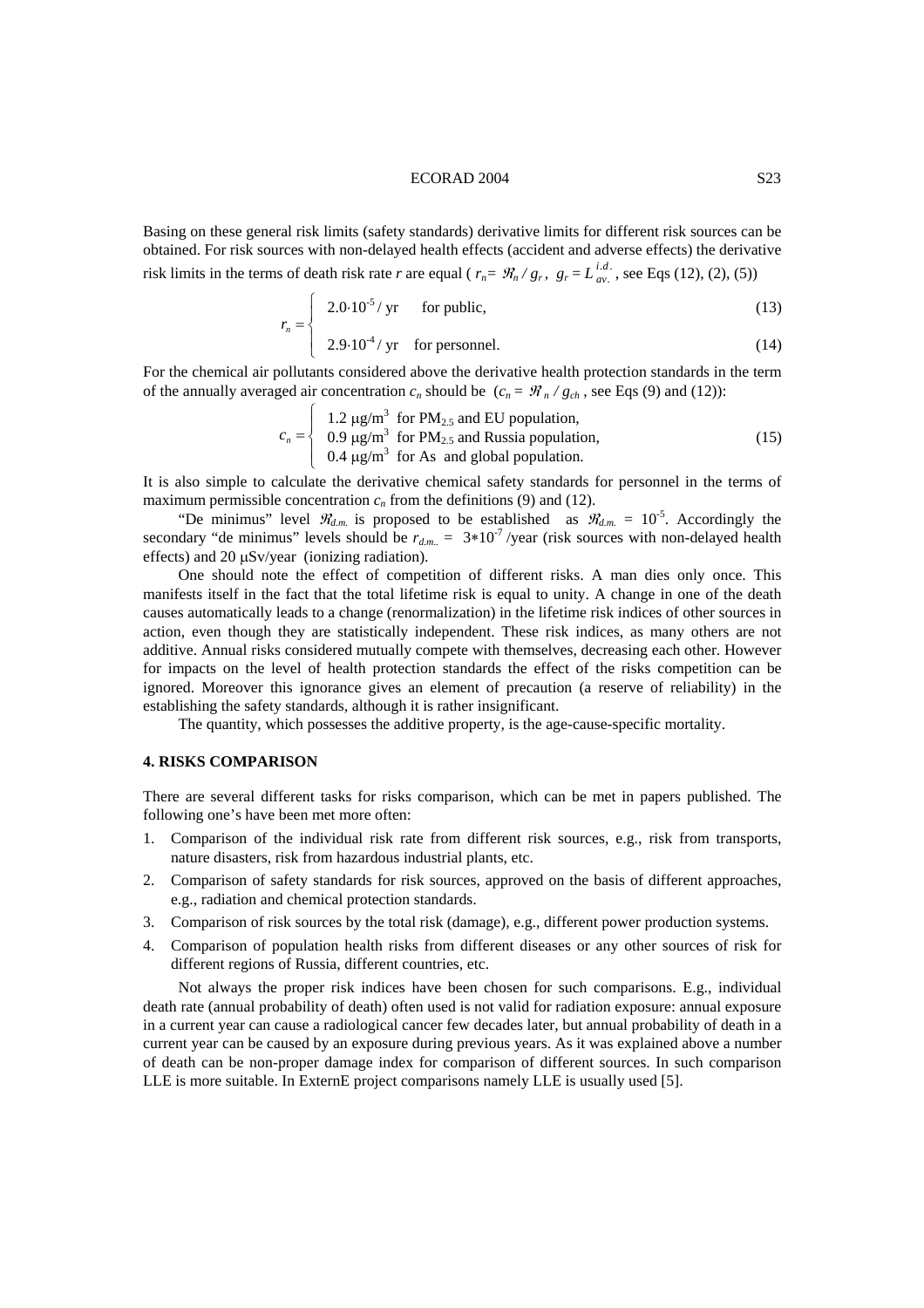#### S24 RADIOPROTECTION

Here an example of the individual risk comparison (task 1) is given. It is known that in Russia the probability of death caused by lightning blows and motor-transport accidents is in average equal to  $10^{-7}/yr$  and 2⋅10<sup>-4</sup>/yr, correspondingly. Annual effective dose outside the protection zone of a nuclear power plant (NPP) is not higher than 0.01 mSv/yr. Then the individual risk from these sources of risk in the terms of quantity ℜ*,* proposed above is equal to

$$
\mathfrak{R} = \left\{ \begin{array}{ll} 4.10^{-6} & \text{1 ghtning blows;} \\ 7.10^{-3} & \text{motor-transport accidents;} \\ \leq 10^{-5} & \text{1iving near the NPP protection zone.} \end{array} \right. \tag{16}
$$

Let one consider the comparison of health risk, e.g., from spontaneous fatal cancers for France and Russia (task 4). As it follows from data available values of  $\mu(a)$  - age-cause-specific cancer mortality rate – are rather close to each other in France and Russia: the differences are not higher than 20 – 30 %. What HR index can be properly used for the comparison?

Let it be the lifetime risk *R*. The calculation (with using BARD) gives the following results: the value of *R* for Russia in  $1.5 - 2$  times less (in dependence upon the cancer type), than for France. The same results would be obtained for radiological cancers and with other averaged or lifetime risk indices. The reason of such results is the following: the life expectancy in Russia is considerably less then in France (for male the difference is more than 10 years). In other words this fact can be explained by the risks competition. If some risk factors begin to increase (in Russia they are the circulatory system diseases and mortality from accidents and adverse effects), then value of *R* for the risk source considered will decrease under the condition that its  $\mu(a)$  is not changed.

If the comparison is made in the terms of the standardized annual mortality  $m<sub>s</sub>$  (averaged through the standard age distribution), then the rather close results are obtained for France and Russia: for male of France and Russia  $m_s \approx 300$  (per 10<sup>5</sup> people), for female  $m_s \approx 150$  (Russia) and 170 (France). In the calculation with BARD the European age distribution standard, adopted by WHO, is used.

It should be clear that the last comparison is more valid than the previous one's. Quantity  $m_s$  is one of the principal indices of the health – demographic analysis. But this quantity is not also a universal index for comparisons. It has its own limitations. Its value depends upon the choice of the standard.

The shortcoming of the HR indices connected with the effect of the risks competition can have an influence upon the possibility to find the optimal protection against the complex of risk factors [2].

Several other demonstrative examples of the risks comparison were presented in [3].

### **5. CONCLUSION**

The special risk index  $\mathcal{R}$  is proposed for safety decision-making. General safety standards for public and occupational workers are suggested in terms of this index. Secondary safety standards have been derived for ionising radiation and a number of other risk sources including environmental chemical pollution. Using this and some other risk indices in different tasks of risks comparison is analysed.

The averaged values of risk indices are usually taken in establishing decision-making levels. In particular, the coefficients of the effective dose, which is used in the definition of the effective dose itself and the radiation safety standards, are based on the globally averaged lifetime risk indices. These averaged values are also used in the secondary safety standards proposed in the paper.

However, in the consideration of issues of risks comparisons, it was noted that the averaged and lifetime risk indices are not always properly reflecting the real impact of the risk sources due to the effects of risks competition. It makes critically analyze the use of averaged and lifetime risk indices in the different safety decision levels adopted.

The proposal on the special standard population has been elaborated to overcome this problem. Some ideas along this line can be found in [2].